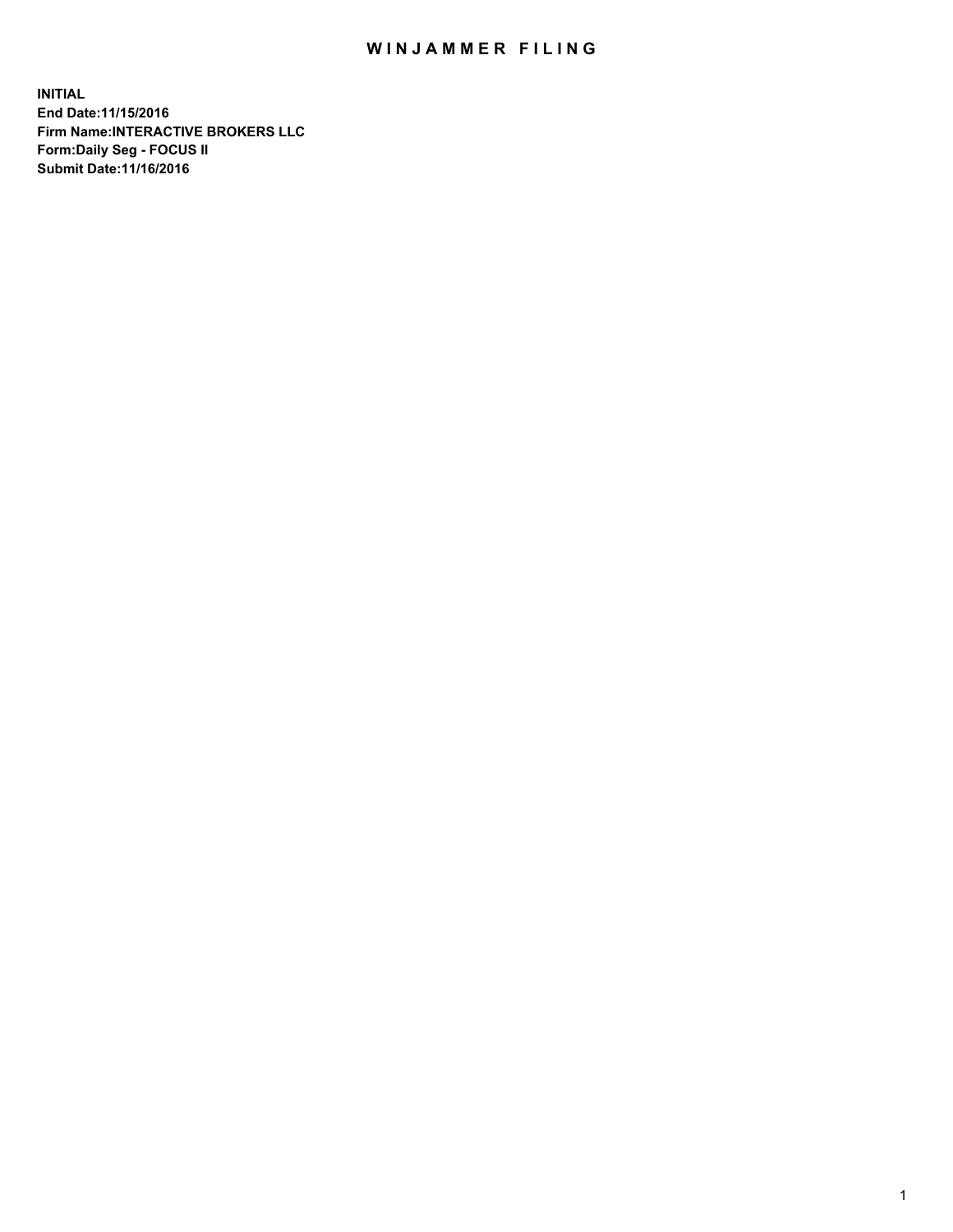## **INITIAL End Date:11/15/2016 Firm Name:INTERACTIVE BROKERS LLC Form:Daily Seg - FOCUS II Submit Date:11/16/2016 Daily Segregation - Cover Page**

| Name of Company<br><b>Contact Name</b><br><b>Contact Phone Number</b><br><b>Contact Email Address</b>                                                                                                                                                                                                                          | <b>INTERACTIVE BROKERS LLC</b><br>James Menicucci<br>203-618-8085<br><u>jmenicucci@interactivebrokers.c</u><br>om |
|--------------------------------------------------------------------------------------------------------------------------------------------------------------------------------------------------------------------------------------------------------------------------------------------------------------------------------|-------------------------------------------------------------------------------------------------------------------|
| FCM's Customer Segregated Funds Residual Interest Target (choose one):<br>a. Minimum dollar amount: ; or<br>b. Minimum percentage of customer segregated funds required:%; or<br>c. Dollar amount range between: and; or<br>d. Percentage range of customer segregated funds required between:% and%.                          | $\overline{\mathbf{0}}$<br>0<br>155,000,000 245,000,000<br>0 <sub>0</sub>                                         |
| FCM's Customer Secured Amount Funds Residual Interest Target (choose one):<br>a. Minimum dollar amount: ; or<br>b. Minimum percentage of customer secured funds required:%; or<br>c. Dollar amount range between: and; or<br>d. Percentage range of customer secured funds required between:% and%.                            | $\overline{\mathbf{0}}$<br>$\overline{\mathbf{0}}$<br>80,000,000 120,000,000<br>00                                |
| FCM's Cleared Swaps Customer Collateral Residual Interest Target (choose one):<br>a. Minimum dollar amount: ; or<br>b. Minimum percentage of cleared swaps customer collateral required:% ; or<br>c. Dollar amount range between: and; or<br>d. Percentage range of cleared swaps customer collateral required between:% and%. | $\overline{\mathbf{0}}$<br>$\overline{\mathbf{0}}$<br>0 <sub>0</sub><br><u>00</u>                                 |

Attach supporting documents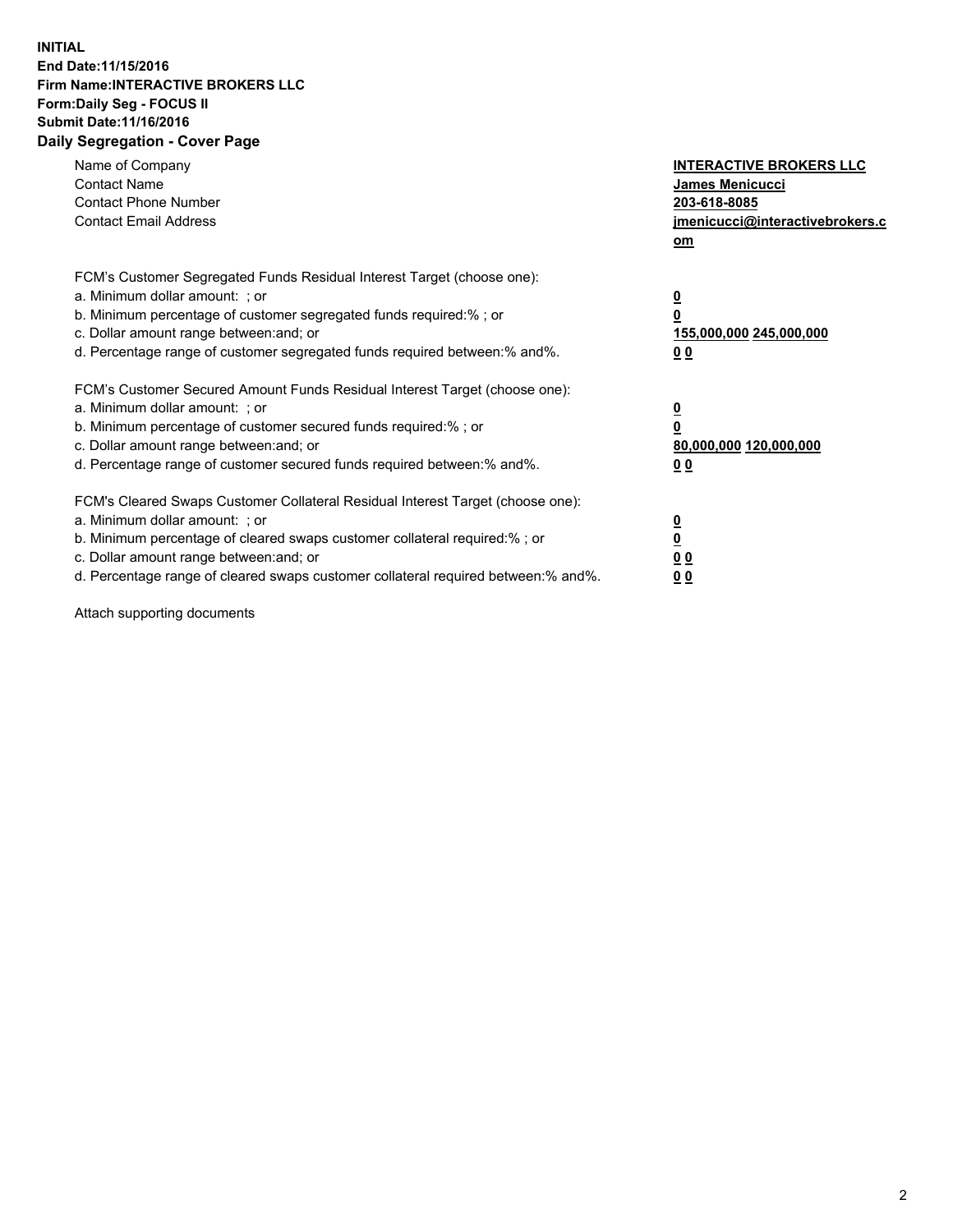## **INITIAL End Date:11/15/2016 Firm Name:INTERACTIVE BROKERS LLC Form:Daily Seg - FOCUS II Submit Date:11/16/2016 Daily Segregation - Secured Amounts**

|     | Daily Jegiegation - Jeculeu Alliounts                                                                      |                                  |
|-----|------------------------------------------------------------------------------------------------------------|----------------------------------|
|     | Foreign Futures and Foreign Options Secured Amounts                                                        |                                  |
|     | Amount required to be set aside pursuant to law, rule or regulation of a foreign                           | $0$ [7305]                       |
|     | government or a rule of a self-regulatory organization authorized thereunder                               |                                  |
| 1.  | Net ledger balance - Foreign Futures and Foreign Option Trading - All Customers                            |                                  |
|     | A. Cash                                                                                                    | 330,757,581 [7315]               |
|     | B. Securities (at market)                                                                                  | $0$ [7317]                       |
| 2.  | Net unrealized profit (loss) in open futures contracts traded on a foreign board of trade                  | 4,643,829 [7325]                 |
| 3.  | Exchange traded options                                                                                    |                                  |
|     | a. Market value of open option contracts purchased on a foreign board of trade                             | 676,469 [7335]                   |
|     | b. Market value of open contracts granted (sold) on a foreign board of trade                               | $-28,303$ [7337]                 |
| 4.  | Net equity (deficit) (add lines 1. 2. and 3.)                                                              | 336,049,576 [7345]               |
| 5.  | Account liquidating to a deficit and account with a debit balances - gross amount                          | 751,651 [7351]                   |
|     | Less: amount offset by customer owned securities                                                           | 0 [7352] 751,651 [7354]          |
| 6.  | Amount required to be set aside as the secured amount - Net Liquidating Equity                             | 336,801,227 [7355]               |
|     | Method (add lines 4 and 5)                                                                                 |                                  |
| 7.  | Greater of amount required to be set aside pursuant to foreign jurisdiction (above) or line                | 336,801,227 [7360]               |
|     | 6.                                                                                                         |                                  |
|     | FUNDS DEPOSITED IN SEPARATE REGULATION 30.7 ACCOUNTS                                                       |                                  |
| 1.  | Cash in banks                                                                                              |                                  |
|     | A. Banks located in the United States                                                                      | 109,375 [7500]                   |
|     | B. Other banks qualified under Regulation 30.7                                                             | 0 [7520] 109,375 [7530]          |
| 2.  | Securities                                                                                                 |                                  |
|     | A. In safekeeping with banks located in the United States                                                  | 401,975,740 [7540]               |
|     | B. In safekeeping with other banks qualified under Regulation 30.7                                         | 0 [7560] 401,975,740 [7570]      |
| 3.  | Equities with registered futures commission merchants                                                      |                                  |
|     | A. Cash                                                                                                    | $0$ [7580]                       |
|     | <b>B.</b> Securities                                                                                       | $0$ [7590]                       |
|     | C. Unrealized gain (loss) on open futures contracts                                                        | $0$ [7600]                       |
|     | D. Value of long option contracts                                                                          | $0$ [7610]                       |
|     | E. Value of short option contracts                                                                         | 0 [7615] 0 [7620]                |
| 4.  | Amounts held by clearing organizations of foreign boards of trade                                          |                                  |
|     | A. Cash                                                                                                    | $0$ [7640]                       |
|     | <b>B.</b> Securities                                                                                       | $0$ [7650]                       |
|     | C. Amount due to (from) clearing organization - daily variation                                            | $0$ [7660]                       |
|     | D. Value of long option contracts                                                                          | $0$ [7670]                       |
|     | E. Value of short option contracts                                                                         | 0 [7675] 0 [7680]                |
| 5.  | Amounts held by members of foreign boards of trade                                                         |                                  |
|     | A. Cash                                                                                                    | 63,737,492 [7700]                |
|     | <b>B.</b> Securities                                                                                       | $0$ [7710]                       |
|     | C. Unrealized gain (loss) on open futures contracts                                                        | 5,243,352 [7720]                 |
|     | D. Value of long option contracts                                                                          | 676,455 [7730]                   |
|     | E. Value of short option contracts                                                                         | -28,303 [7735] 69,628,996 [7740] |
| 6.  | Amounts with other depositories designated by a foreign board of trade                                     | 0 [7760]                         |
| 7.  | Segregated funds on hand                                                                                   | $0$ [7765]                       |
| 8.  | Total funds in separate section 30.7 accounts                                                              | 471,714,111 [7770]               |
| 9.  | Excess (deficiency) Set Aside for Secured Amount (subtract line 7 Secured Statement<br>Page 1 from Line 8) | 134,912,884 [7380]               |
| 10. | Management Target Amount for Excess funds in separate section 30.7 accounts                                | 80,000,000 [7780]                |
| 11. | Excess (deficiency) funds in separate 30.7 accounts over (under) Management Target                         | 54,912,884 [7785]                |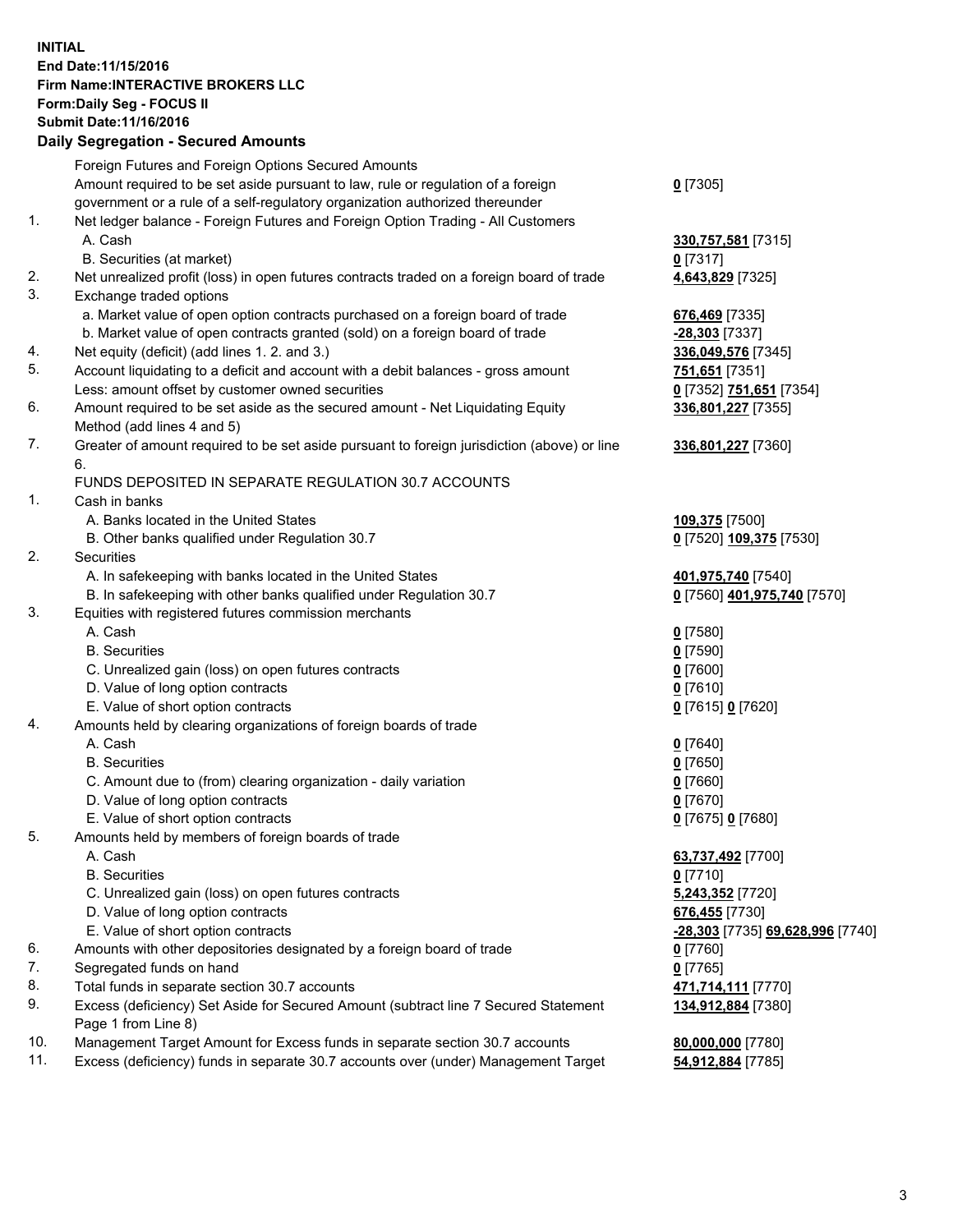**INITIAL End Date:11/15/2016 Firm Name:INTERACTIVE BROKERS LLC Form:Daily Seg - FOCUS II Submit Date:11/16/2016 Daily Segregation - Segregation Statement** SEGREGATION REQUIREMENTS(Section 4d(2) of the CEAct) 1. Net ledger balance A. Cash **3,301,793,605** [7010] B. Securities (at market) **0** [7020] 2. Net unrealized profit (loss) in open futures contracts traded on a contract market **-88,112,017** [7030] 3. Exchange traded options A. Add market value of open option contracts purchased on a contract market **130,222,927** [7032] B. Deduct market value of open option contracts granted (sold) on a contract market **-220,556,253** [7033] 4. Net equity (deficit) (add lines 1, 2 and 3) **3,123,348,262** [7040] 5. Accounts liquidating to a deficit and accounts with debit balances - gross amount **177,152** [7045] Less: amount offset by customer securities **0** [7047] **177,152** [7050] 6. Amount required to be segregated (add lines 4 and 5) **3,123,525,414** [7060] FUNDS IN SEGREGATED ACCOUNTS 7. Deposited in segregated funds bank accounts A. Cash **130,893,465** [7070] B. Securities representing investments of customers' funds (at market) **1,976,443,739** [7080] C. Securities held for particular customers or option customers in lieu of cash (at market) **0** [7090] 8. Margins on deposit with derivatives clearing organizations of contract markets A. Cash **28,199,795** [7100] B. Securities representing investments of customers' funds (at market) **1,323,991,797** [7110] C. Securities held for particular customers or option customers in lieu of cash (at market) **0** [7120] 9. Net settlement from (to) derivatives clearing organizations of contract markets **-28,249,203** [7130] 10. Exchange traded options A. Value of open long option contracts **130,464,152** [7132] B. Value of open short option contracts **-220,779,852** [7133] 11. Net equities with other FCMs A. Net liquidating equity **0** [7140] B. Securities representing investments of customers' funds (at market) **0** [7160] C. Securities held for particular customers or option customers in lieu of cash (at market) **0** [7170] 12. Segregated funds on hand **0** [7150] 13. Total amount in segregation (add lines 7 through 12) **3,340,963,893** [7180] 14. Excess (deficiency) funds in segregation (subtract line 6 from line 13) **217,438,479** [7190] 15. Management Target Amount for Excess funds in segregation **155,000,000** [7194] **62,438,479** [7198]

16. Excess (deficiency) funds in segregation over (under) Management Target Amount Excess